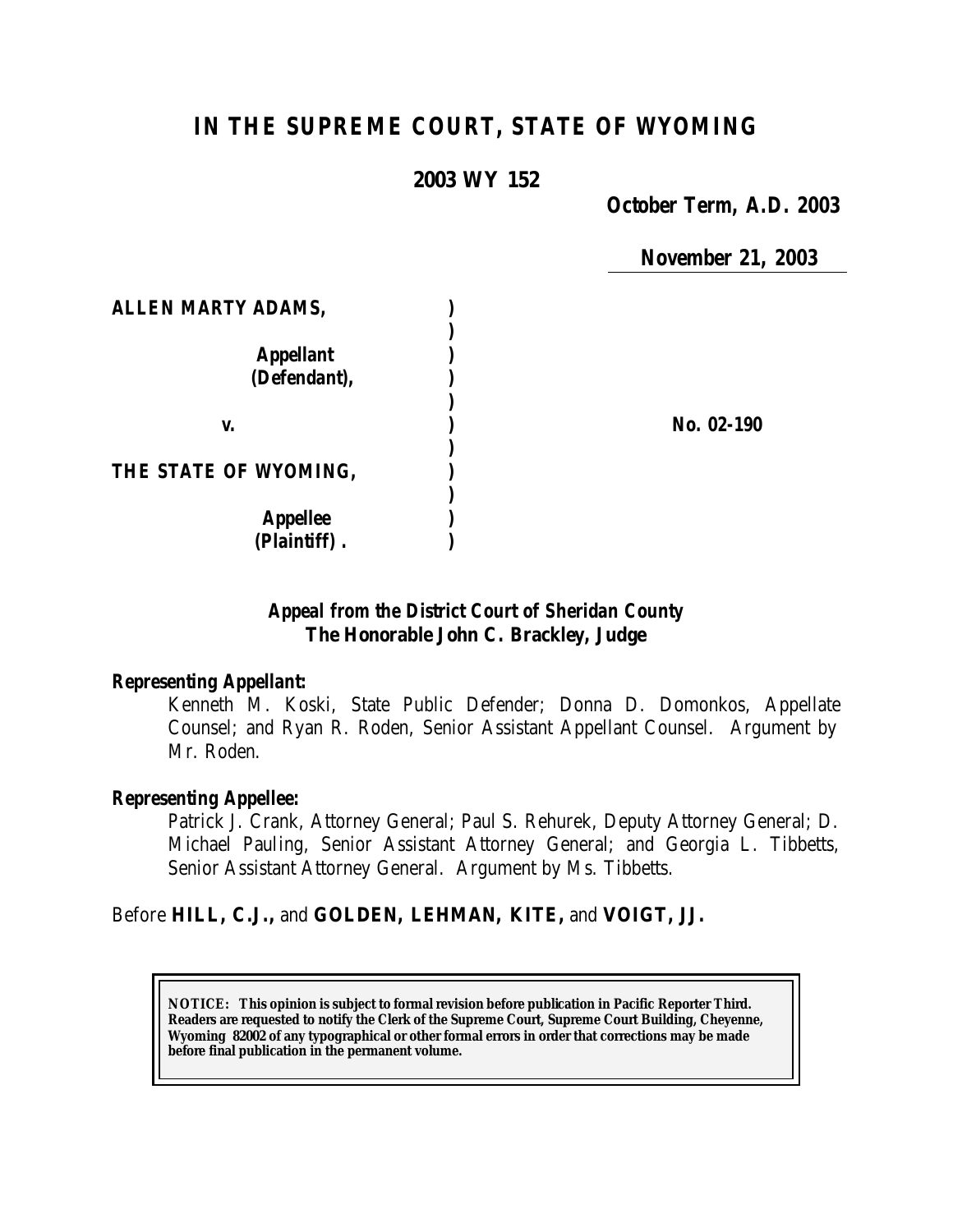#### **LEHMAN, Justice.**

[¶1] After trial, a jury convicted appellant Allen Marty Adams (Adams) of conspiracy to deliver a controlled substance, methamphetamine, in violation of Wyo. Stat. Ann. §§ 35-7- 1042 and 35-7-1031(a)(i) (LexisNexis 2003) and delivery of a controlled substance, methamphetamine, in violation of Wyo. Stat. Ann. § 35-7-1031(a)(i).<sup>1</sup> Adams claims multiple errors arising from accomplice/co-conspirator testimony given at trial, that the evidence was insufficient to support his convictions, and prosecutorial misconduct. Upon review, we affirm.

#### *ISSUES*

[¶2] Appellant sets forth the following issues on appeal:

1. Did the trial court err by failing to instruct the jury on the applicable law in Wyoming regarding accomplice/coconspirator testimony, and by failing to give the jury a cautionary instruction regarding accomplice/co-conspirator testimony?

2. Did plain error occur when the trial court failed to instruct the jury on the law regarding accomplice/co-conspirator testimony, failed to either find as a matter of law that certain

(i) Methamphetamine … is guilty of a crime and upon conviction may be imprisoned for not more than twenty (20) years, or fined not more than twenty-five thousand dollars (\$25,000.00), or both[.]

Wyo. Stat. Ann. § 35-7-1042 states:

l

Any person who attempts or conspires to commit any offense under this article within the state of Wyoming or who conspires to commit an act beyond the state of Wyoming which if done in this state would be an offense punishable under this article, shall be punished by imprisonment or fine or both which may not exceed the maximum punishment prescribed for the offense the commission of which was the object of the attempt or conspiracy.

<sup>&</sup>lt;sup>1</sup> Wyo. Stat. Ann. § 35-7-1031(a)(i) provides, in applicable part:

<sup>(</sup>a) Except as authorized by this act, it is unlawful for any person to … deliver … a controlled substance. Any person who violates this subsection with respect to: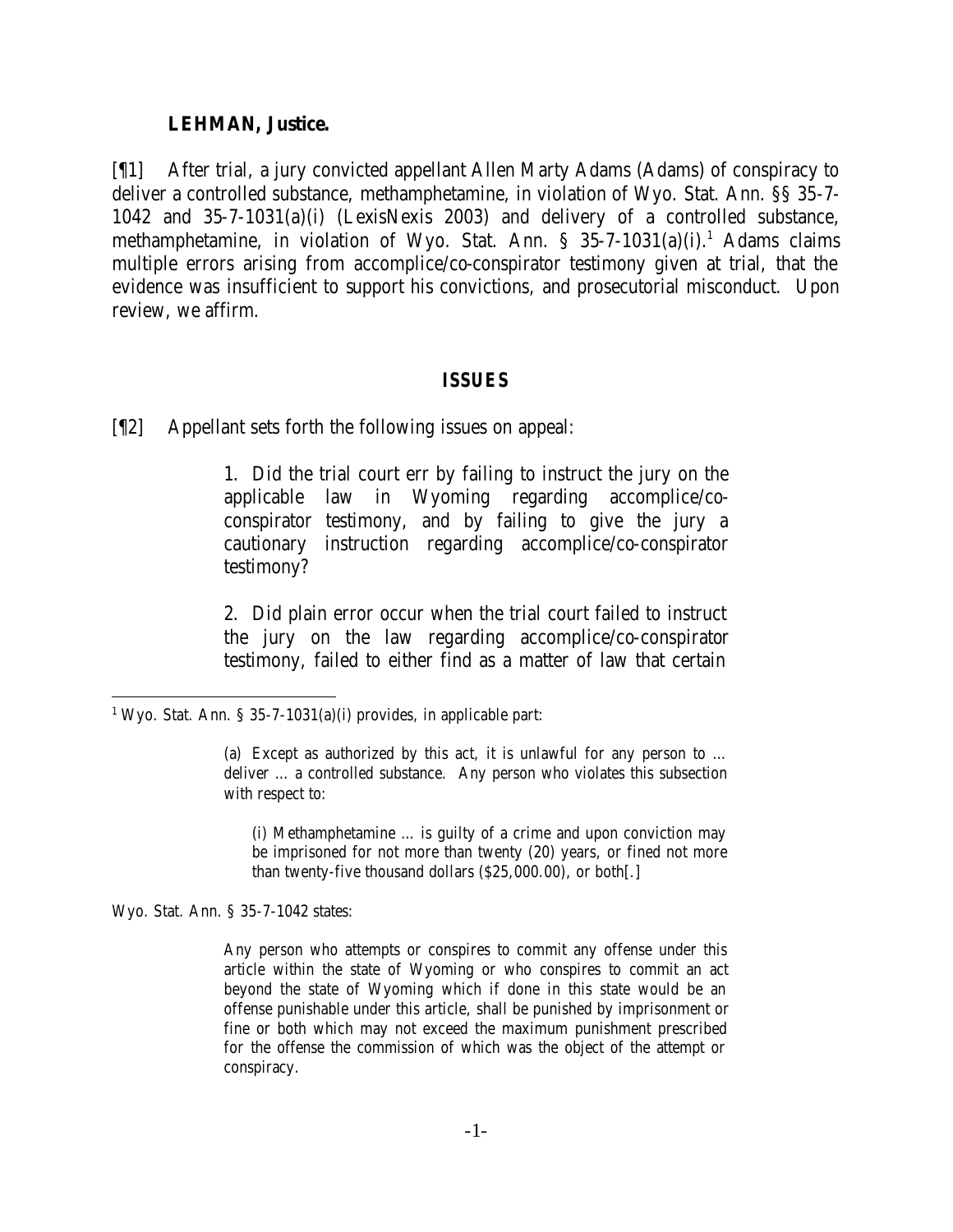witnesses were accomplices/co-conspirators or submitting that question to the jury, and failed to give the jury a cautionary instruction regarding accomplice/co-conspirator testimony?

3. Did Appellant receive ineffective assistance of counsel when trial counsel failed to request the trial court to give the jury instructions regarding testimony of accomplices and coconspirators?

4. Was the evidence insufficient to convict Appellant of conspiracy to deliver a controlled substance and delivery of a controlled substance?

5. Was there insufficient evidence to support Appellant's convictions for the crimes charged and stated in the jury instructions and verdict?

6. Did plain error occur when the state solicited testimony that Ben and Brooke Leibee and Jayme Hartmann were convicted of offenses arising out of the circumstances leading to Appellant's trial, thus depriving Appellant of his right to a fair trial on its own merits?

### *FACTS*

[¶3] On July 6, 2001, an amended information was filed alleging, in part, that between December of 1999 and June 27, 2001, Adams unlawfully conspired with Benjamin Tyson Leibee (Benjamin), Brooke Nichole Leibee (Brooke), Jayme Lynne Hartmann (Hartmann), and others to deliver methamphetamine and that Adams also unlawfully delivered methamphetamine to Benjamin in May of 2001. At trial, numerous witnesses testified, including both the Leibees, Hartmann, Leann Redfearn, Patrick Neuman, Amy Sundstrom, Diane Cherry, and Adams. Ultimately, the jury found Adams guilty of conspiring to deliver methamphetamine and delivery of methamphetamine as charged. This appeal followed.<sup>2</sup>

l

<sup>&</sup>lt;sup>2</sup> Because Adams challenges the sufficiency of the evidence to convict him, additional facts will be set forth in the body of this opinion as necessary.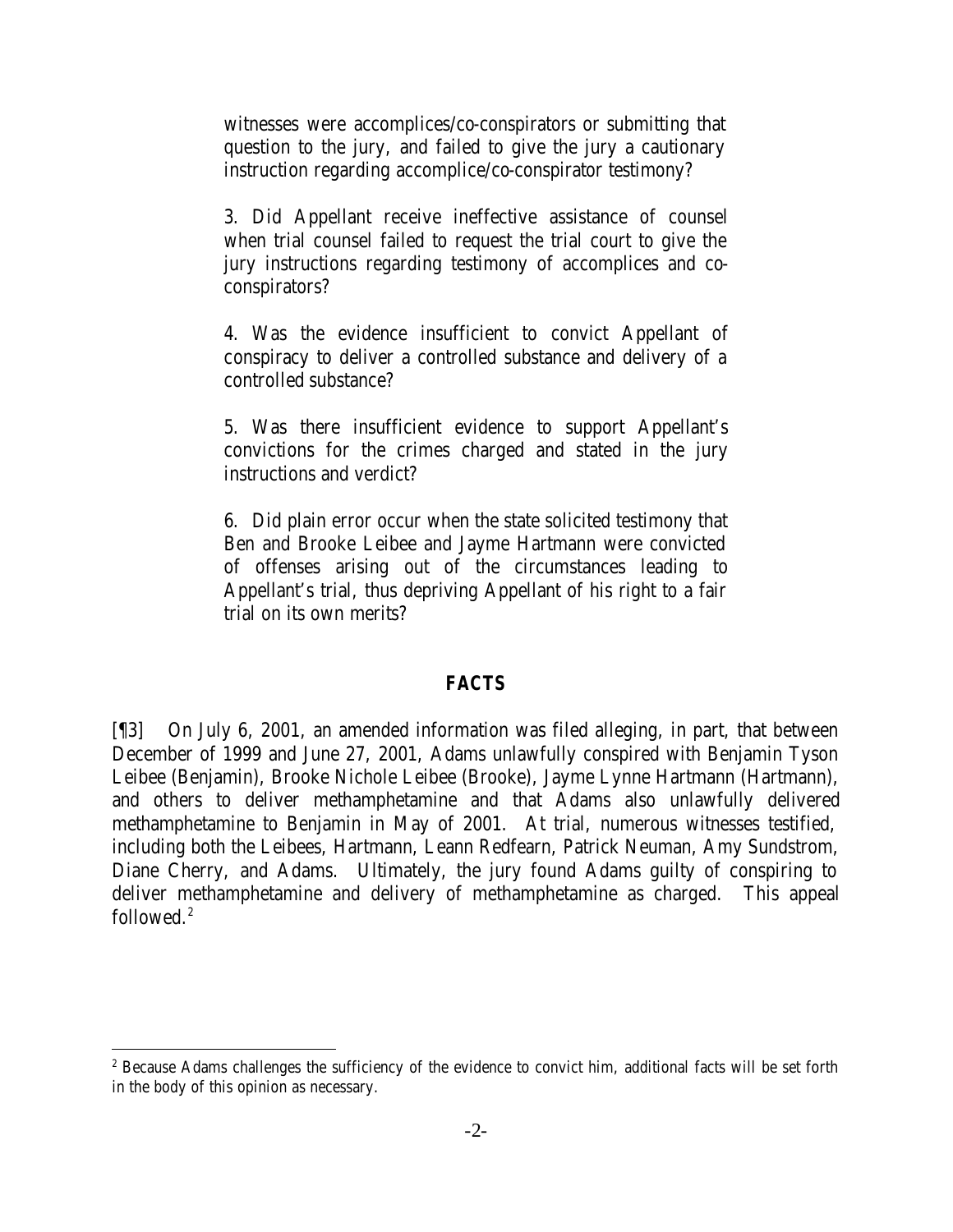#### *STANDARD OF REVIEW*

#### [¶4] We stated in *Black v. State*, 2002 WY 72, ¶¶4-7, 46 P.3d 298, ¶¶4-7 (Wyo. 2002):

The standard of review for sufficiency of the evidence issues is well established. We assess whether all the evidence presented is adequate to form the basis for an inference of guilt beyond a reasonable doubt to be drawn by a finder of fact when that evidence is viewed in the light most favorable to the State. We leave out of consideration the evidence presented by the unsuccessful party which conflicts with the successful party's evidence, and afford every favorable inference to the successful party's evidence which may be reasonably and fairly drawn from that evidence. Even though it is possible to draw other inferences from the evidence presented, the jury has the responsibility to resolve conflicts in the evidence. We will not substitute our judgment for that of the jury when we are applying this rule; our only duty is to determine whether a quorum of reasonable and rational individuals would, or even could, have come to the same result as the jury actually did. *Vanvorst v. State*, 1 P.3d 1223, 1228 (Wyo. 2000); *Harris v. State*, 933 P.2d 1114, 1123 (Wyo. 1997); *Blake v. State*, 933 P.2d 474, 480 (Wyo. 1997).

It is also well established that a trial court has a duty to instruct a jury on the general principles of law applicable to the case at issue. A trial court is given wide latitude in instructing the jury and, as long as the instructions correctly state the law and the entire charge covers the relevant issue, reversible error will not be found. Instructions must be considered as a whole, and individual instructions, or parts of them, should not be singled out and considered in isolation. *Ogden v. State*, 2001 WY 109, ¶8, 34 P.3d 271, ¶8 (Wyo. 2001); *Coburn v. State*, 2001 WY 30, ¶9, 20 P.3d 518, ¶9 (Wyo. 2001); *Merchant v. State*, 4 P.3d 184, 190 (Wyo. 2000).

Jury instructions shall not be ruled defective absent a showing that the instructions confused or misled the jury as to the proper principles of law and prejudiced the defendant. *Lane v. State*, 12 P.3d 1057, 1061 (Wyo. 2000). Prejudicial error must be demonstrated, and prejudice will not be demonstrated unless the instruction confused or misled the jury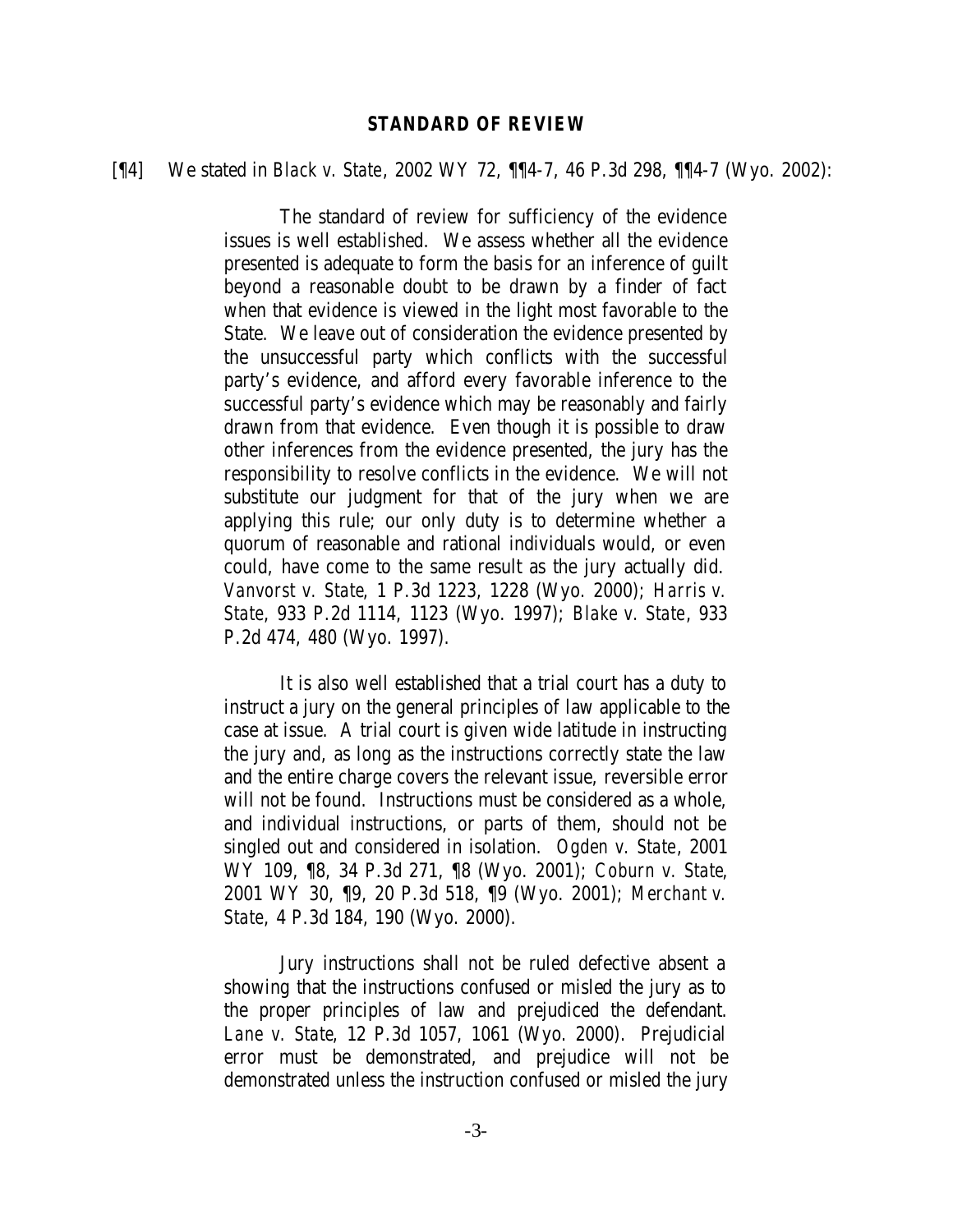with respect to the proper principles of law. *Wilson v. State*, 14 P.3d 912, 916 (Wyo. 2000). Further, a failure to instruct properly on an element of a crime does not constitute plain error where evidence of the defendant's guilt is overwhelming. *Id.*

Finally, this court will find that plain error exists when 1) the record is clear about the incident alleged as error, 2) there was a transgression of a clear and unequivocal rule of law, and 3) the party claiming error was denied a substantial right which materially prejudiced him. *Mazurek v*. *State*, 10 P.3d 531, 535 (Wyo. 2000); *Urrutia v. State*, 924 P.2d 965, 969 (Wyo. 1996).

*See Vlahos v. State*, 2003 WY 103, ¶¶36 and 42, 75 P.3d 628, ¶¶36 and 42 (Wyo. 2003).

## *DISCUSSION*

## *Sufficiency of the Evidence*

[¶5] Adams asserts that the evidence against him was insufficient because it came almost entirely from persons who could be characterized as accomplices/co-conspirators. Specifically, Adams maintains that a conviction cannot be founded upon the testimony of accomplices/co-conspirators unless that testimony is corroborated by other testimony presented at trial from a non-accomplice/non-conspirator.

[¶6] We recently addressed a very similar argument in *Vlahos*. Therein Vlahos claimed that the State relied exclusively on accomplice/co-conspirator testimony and such testimony was not sufficient to support a conviction for conspiracy under Wyoming law. Vlahos also alleged that, even if all the witnesses were not accomplices/co-conspirators, the only witness whose testimony connected him with acts in furtherance of the conspiracy was unquestionably an accomplice/co-conspirator. Thus, Vlahos argued that insufficient evidence existed to support the conviction without other witnesses to corroborate the accomplice/co-conspirator's testimony.

[¶7] In *Vlahos*, after this court clarified the distinctions between an accomplice and a coconspirator, it stated:

> Wyoming law is that a conviction may be had upon the unsupported testimony of an alleged accomplice. *Vigil v. State*, 926 P.2d 351, 360 (Wyo. 1996). Thus, in Wyoming as well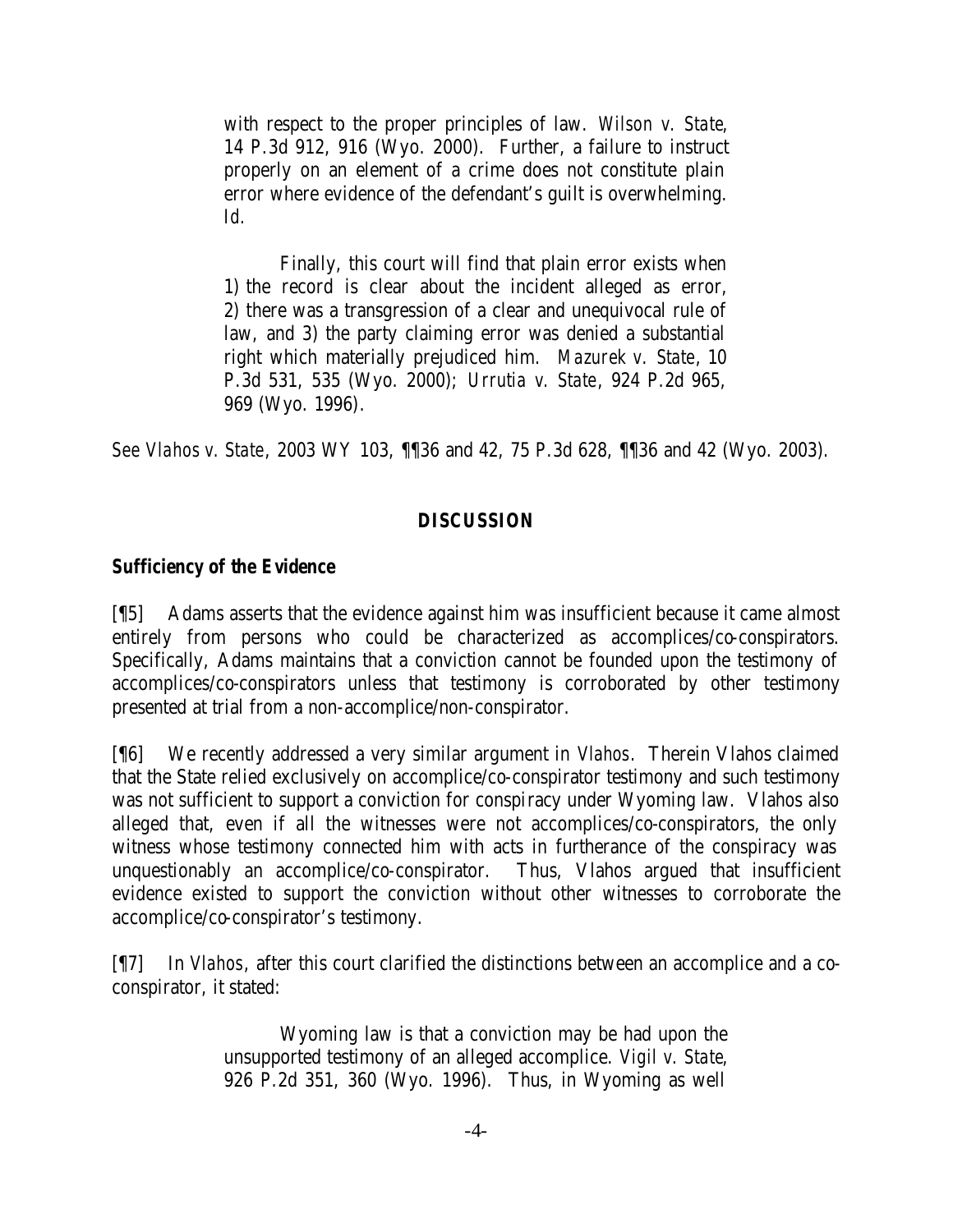as in other states that follow the common law, no corroboration of accomplice testimony is required, and a conviction can be sustained on such testimony alone if it is convincing and credible. *Ostrowski v. State*, 665 P.2d 471, 487 (Wyo. 1983); *Filbert v. State*, 436 P.2d 959, 960 (Wyo. 1968). Application of this principle to the present facts leads to the conclusion that no corroborating evidence was required if the witnesses Mr. Vlahos refers to can be properly characterized as accomplices.

¶28. This court then continued to make an in-depth analysis of both in-state, as well as out-of-state, case authorities dealing with co-conspirator testimony and held

> that independent evidence corroborating a conspiracy is not necessary when a coconspirator appears at trial and presents direct testimony of the conspiracy and the defendant's involvement therein. A coconspirator's in-court testimony is sufficient independent evidence to support a conspiracy conviction.

*Vlahos*, at ¶35. In reaching its conclusion this court cited as authority the case of *United States v. Szabo, 789 F.2d 1484, 1487 (10<sup>th</sup> Cir. 1986), which upheld a conspiracy* conviction over the defendant's objection that it was based on co-conspirator testimony. In *Szabo*, at 1487 (quoting *Mattox v. United States*, 156 U.S. 237, 242-43, 15 S.Ct. 337, 339, 39 L.Ed. 409 (1895)), the court stated:

> There is no constitutional requirement that such testimony be examined for trustworthiness before being placed before the jury. Rather, the Confrontation Clause, in its optimum application, envisions: "[A] personal examination and crossexamination of the witness in which the accused has an opportunity, not only of testing the recollection and sifting the conscience of the witness, but of compelling him to stand face to face with the jury in order that they may look at him, and judge by his demeanor upon the stand and the manner in which he gives his testimony whether he is worthy of belief."

Therefore, this court clarified that evidence corroborating the co-conspirator's statement is necessary when out-of-court statements of a co-conspirator are utilized. Conversely, when in-court statements of a co-conspirator are involved, independent evidence of the conspiracy is not required.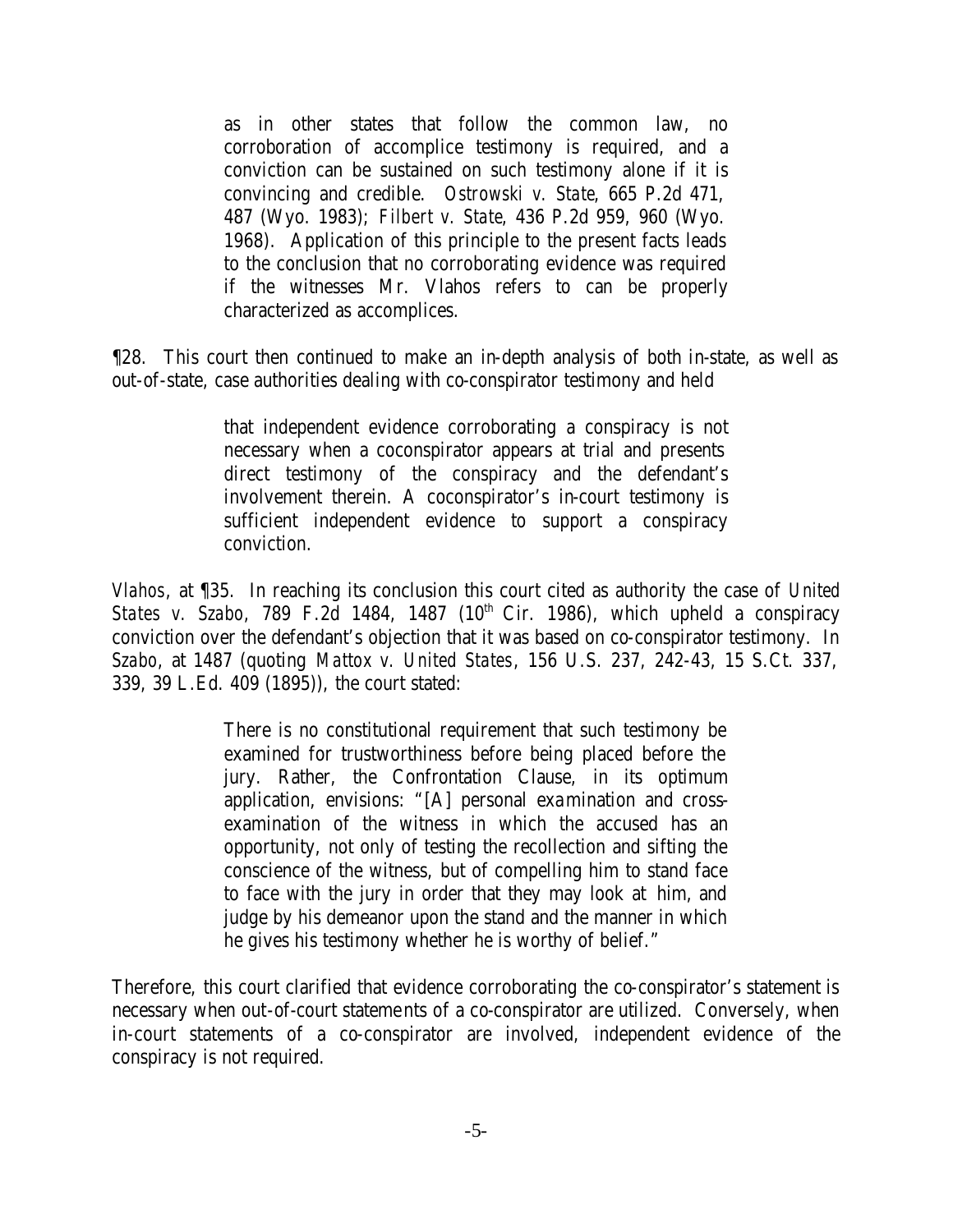[¶8] Adams identifies both the Leibees and Hartmann as accomplices/co-conspirators. Given the applicable law set forth above and the fact that each gave direct testimony at trial, it is unnecessary for us to decide whether these individuals were accomplices or coconspirators. Rather, we must simply address the specific question of whether Adams' convictions are supported by sufficient evidence.

[¶9] Sufficient evidence was presented to find that Adams committed each of the crimes alleged. Benjamin testified that he sold methamphetamine for Adams in Sheridan during the alleged time period. He explained that some drugs were sold through him as a gobetween for Adams, and other drugs were sold when Adams met directly with the buyer. Benjamin stated that Adams usually arrived in Sheridan with the methamphetamine and stayed either with the Leibees at their residence or at either the Aspen Inn or Comfort Inn while the drugs were being sold. He also testified that Adams owned a scale and sometimes weighed and packaged the drugs at the Leibee residence. Benjamin stated that he received small quantities of methamphetamine for assisting in the selling and that Adams retained the monetary proceeds from the sales. Benjamin also identified the scale found when Adams and Hartmann were arrested as the scale owned by Adams. Benjamin further testified that Adams kept his methamphetamine and money in Adams' backpack and orange day timer.

[¶10] In addition, Benjamin claimed that he received methamphetamine from Adams in Gillette to sell and that he purchased methamphetamine from Adams for his personal use on several occasions. In particular, Benjamin recounted that he personally purchased methamphetamine from Adams on one occasion in May of 2001 when Adams was staying at the Aspen Inn with Neuman and two females. Benjamin specified that Adams sold the drugs to him in the bathroom and supplied him with a syringe.

[¶11] Brooke testified that she used and sold methamphetamine in Sheridan for three to four years and that during this time frame she bought methamphetamine from Adams countless times. She further admitted to selling methamphetamine for Adams with Benjamin. Brooke stated that Adams came to Sheridan on a number of occasions in 2000 and 2001 for the purpose of selling methamphetamine and stayed with the Leibees at their residence or in a motel while doing so. Most of the time Adams would obtain a ride to Sheridan, and on a number of occasions she provided Adams with transportation for these trips from Gillette. Brooke also stated that although the methamphetamine was usually packaged when Adams arrived in Sheridan, she sometimes assisted Adams in weighing and packaging the methamphetamine at her home. Brooke also claimed that she gave the proceeds from the sales of methamphetamine to Adams and that Adams supplied her with methamphetamine as payment for her assistance. In addition, Brooke testified that Adams kept his methamphetamine, a digital scale, and money in a backpack and orange pouch/day timer. She similarly identified the scale found when Adams and Hartmann were arrested as being the scale owned by Adams.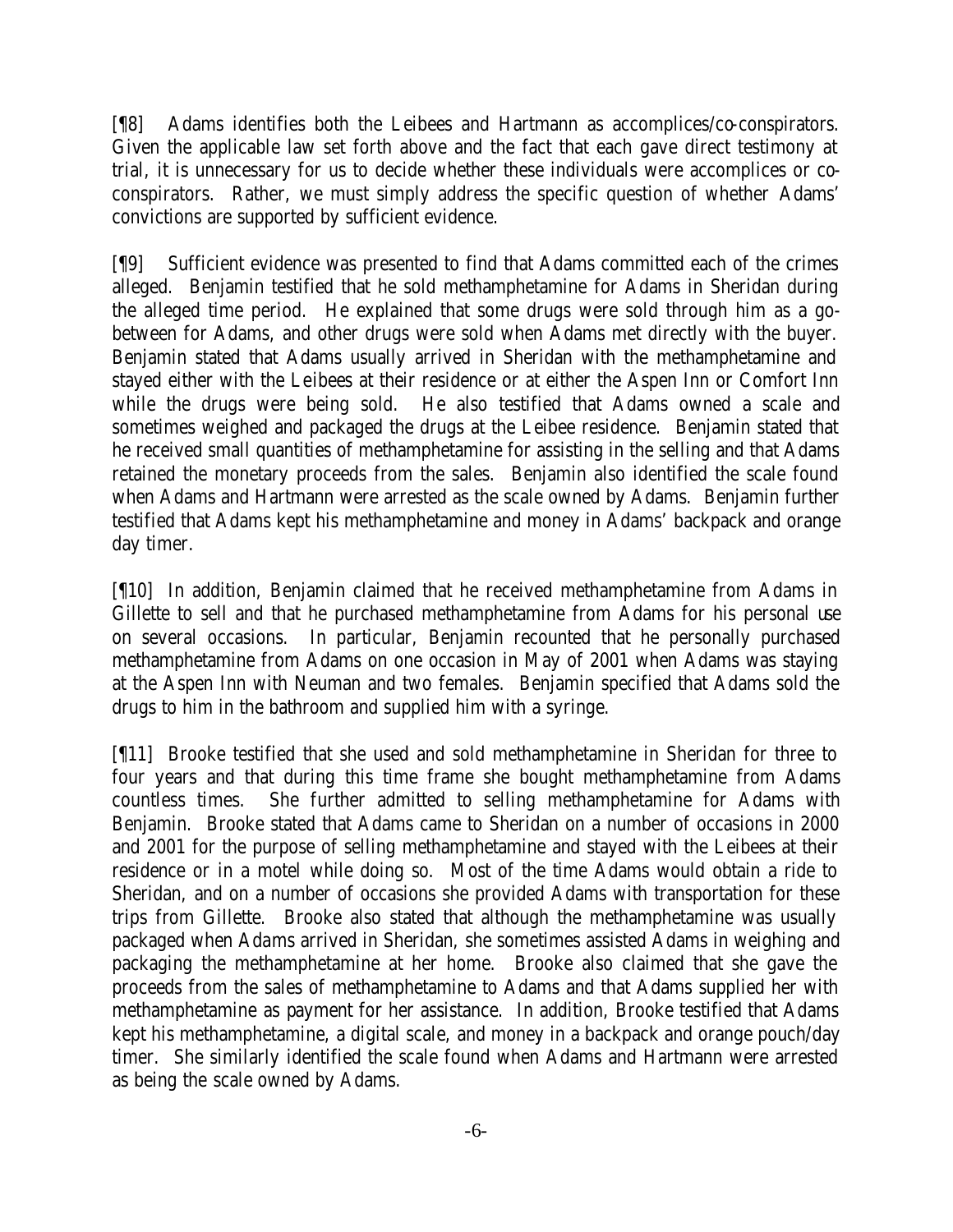[¶12] Furthermore, Brooke stated that she sold methamphetamine that she received from Adams to Cherry on several occasions. On one such occasion, Adams accompanied her to Cherry's residence and exchanged methamphetamine for Cherry's two stereo speakers. Brooke also recounted that she sold methamphetamine that she had received from Adams to Redfearn. She additionally stated that a sale of methamphetamine was accomplished at another time when she and Adams went to Redfearn's residence and Adams provided drugs to Ray Hahn, Redfearn's boyfriend.

[¶13] Cherry, Redfearn, Neuman, Hartmann, and Sundstrom each testified concerning their involvement with Adams. Cherry stated that she received methamphetamine from Brooke on several occasions in Sheridan during 2000 and 2001. She assumed that these drugs were supplied by Adams. She also recalled that on one occasion Adams waited for Brooke in the car when Brooke brought her methamphetamine. Cherry further admitted to buying eight ounces of methamphetamine from Adams between Christmas of 2000 and February of 2001 in Gillette and exchanging with Adams her two stereo speakers for methamphetamine.

[¶14] Redfearn testified that she received methamphetamine from Brooke and that Brooke usually telephoned her to advise that Adams was coming to town before Brooke would deliver the methamphetamine. She also recalled that Adams accompanied Brooke to her home and Adams had in his possession a brown bag with methamphetamine in it. Adams then went into a bedroom with her boyfriend, Hahn. Thereafter, Hahn exited the bedroom with methamphetamine in his possession. Redfearn also saw Adams in possession of a large amount of money on one occasion.

[¶15] Neuman stated that he stayed with Adams at the Aspen Inn in Sheridan for one night in May 2001 and that he and Adams used methamphetamine together. Later on that date, Benjamin and a friend came to see Adams. Neuman then recounted that Benjamin and Adams went into the bathroom and that Benjamin left soon thereafter. Neuman further stated that he had seen Adams with methamphetamine at the Leibee residence and that Adams shared that methamphetamine with him. He also remembered that Adams kept methamphetamine in his orange day timer.

[¶16] Hartmann admitted to using and selling methamphetamine and that on June 27, 2001, she and Adams attempted, without success, to locate some methamphetamine to sell. She stated that Adams had been staying with her at her home and that he had tried to sell her the scale found under the passenger seat of her vehicle where Adams had been sitting when they were arrested. Hartmann stated that she got methamphetamine primarily from the Leibees but that Adams was the source of that methamphetamine. She also testified that Adams kept his money in an orange bag.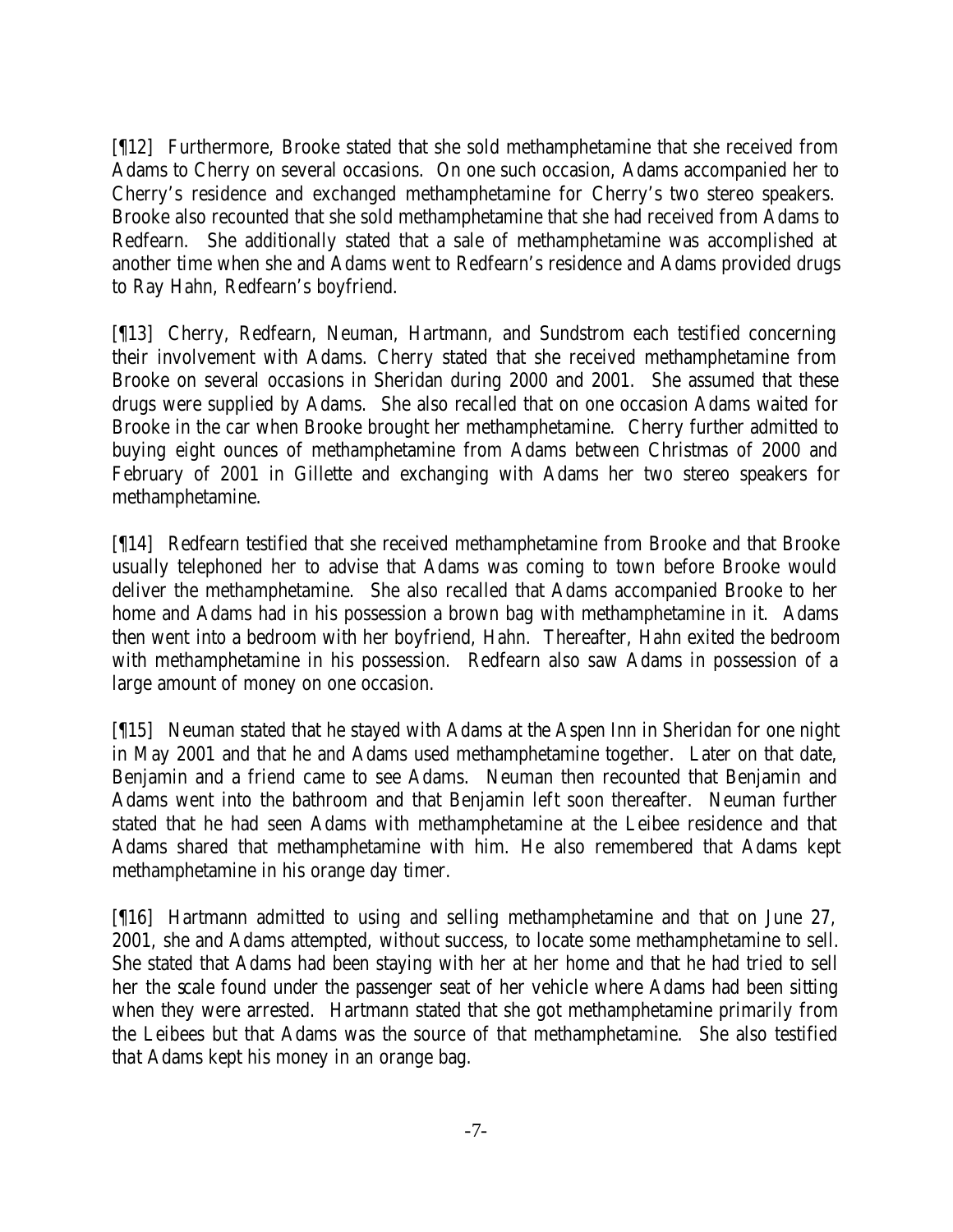[¶17] Sundstrom indicated that she had seen Adams sell methamphetamine at the Leibee residence in June of 2001. She further stated that Adams possessed various quantities of pre-packaged methamphetamine during that time period. Sundstrom also testified that she observed Adams and Brooke weighing and packaging methamphetamine in Brooke's bedroom and selling it to whoever entered the room. Sundstrom also stated that Adams kept his methamphetamine, a scale, and money in his orange day timer, and that she recalled seeing a big "wad" of money in the day timer.

[¶18] Adequate evidence existed in this case for the jury to form the basis for a reasonable inference of guilt beyond a reasonable doubt when such evidence is viewed in the light most favorable to the State. As stated previously, we will not substitute our judgment for that of the jury; our only duty is to determine whether a quorum of reasonable and rational individuals would, or even could, have come to the same result as the jury actually did. *Black v. State*, at ¶4. "We assume the jury duly considered all the testimony and gave it the weight to which it was entitled." *Vlahos*, at ¶41 (citing *Vargas v. State*, 963 P.2d 984, 991 (Wyo. 1998)). We have further recognized that:

> The State satisfies its burden of proof in a conspiracy case involving controlled substances by proving beyond a reasonable doubt that: (1) there existed at least a tacit understanding between the defendant and a co-conspirator to commit an act violative of Wyoming's Controlled Substances Act; and (2) the defendant intended to commit the elements of the offense which was the object of the understanding. Circumstantial evidence may be relied upon to establish a conspiracy due to the covert nature of the crime.

*Urrutia v. State*, 924 P.2d 965, 969 (Wyo. 1996) (citing *Gilliam v. State*, 890 P.2d 1104, 1108 (Wyo. 1995) and *Wehr v. State*, 841 P.2d 104, 110 (Wyo. 1992)). The evidence outlined above satisfied both these elements in support of Adams' convictions.

[¶19] Adams further alleges that his convictions cannot be sustained under the principles espoused in *Bush v. State*, 908 P.2d 963 (Wyo. 1995). *See also May v. State*, 2003 WY 14, 62 P.3d 574 (Wyo. 2003); *Tanner v. State*, 2002 WY 170, 57 P.3d 1242 (Wyo. 2002); *King v. State*, 2002 WY 27, 40 P.3d 700 (Wyo. 2002); and *Cloman v. State*, 574 P.2d 410 (Wyo. 1978). According to Adams, because the State failed to specify with whom each of the identified co-conspirators Adams conspired, i.e., the Leibees or Hartmann, and because the jury was not required to do so by way of a special verdict form, the State is required to provide sufficient evidence that Adams conspired with all of them. Adams also contends that his delivery conviction cannot stand because it is questionable whether the jury found that he delivered methamphetamine to Benjamin or Neuman in May of 2001.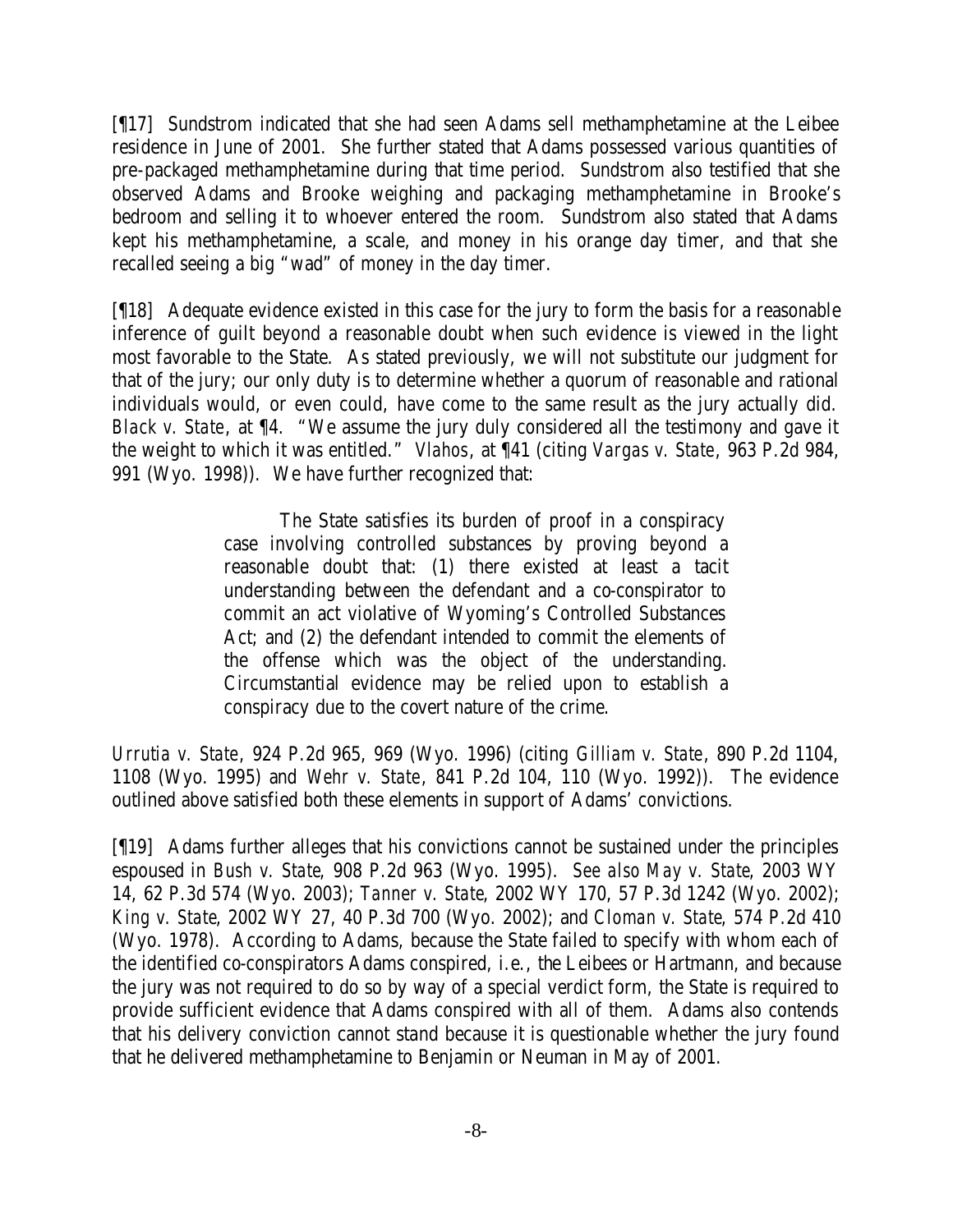[¶20] The same problem that existed in the above-cited cases, however, does not exist in this case. Here, the instructions given to the jury concerning the charges alleged do not contain alternative theories upon which a conviction could be based. Rather, the jury instruction given concerning the conspiracy charge stated:

> The elements of the crime of Conspiracy to Deliver a Controlled Substance, as charged in Count I are:

> > 1. On or between December 1999 and June 27, 2001,

2. In Sheridan County, Wyoming[,]

3. The Defendant, Allen Marty Adams,

4. Agreed with *one or more persons*[,]

5. That they or one or more of them would commit the crime of delivery of a controlled substance, methamphetamine.

(Emphasis added.) Similarly, the jury instruction pertaining to the alleged crime of delivery provided:

> The elements of the crime of Delivery of a Controlled Substance, as charged in Count II are:

> > 1. On or about the month of May, 2001[,]

2. In Sheridan County, Wyoming[,]

3. The Defendant, Allen Marty Adams,

4. Delivered a controlled substance, methamphetamine, *to another person*.

(Emphasis added.)

[¶21] *Bush* and its progeny do not require that the jury verdict be premised on a finding that Adams conspired with each of the Leibees and Hartmann just because they were all identified in the charging document. Rather, those cases require only that when two separate actions or theories of a crime are specified in the alternative that both of the actions or theories be supported by a sufficiency of the evidence. Here, the jury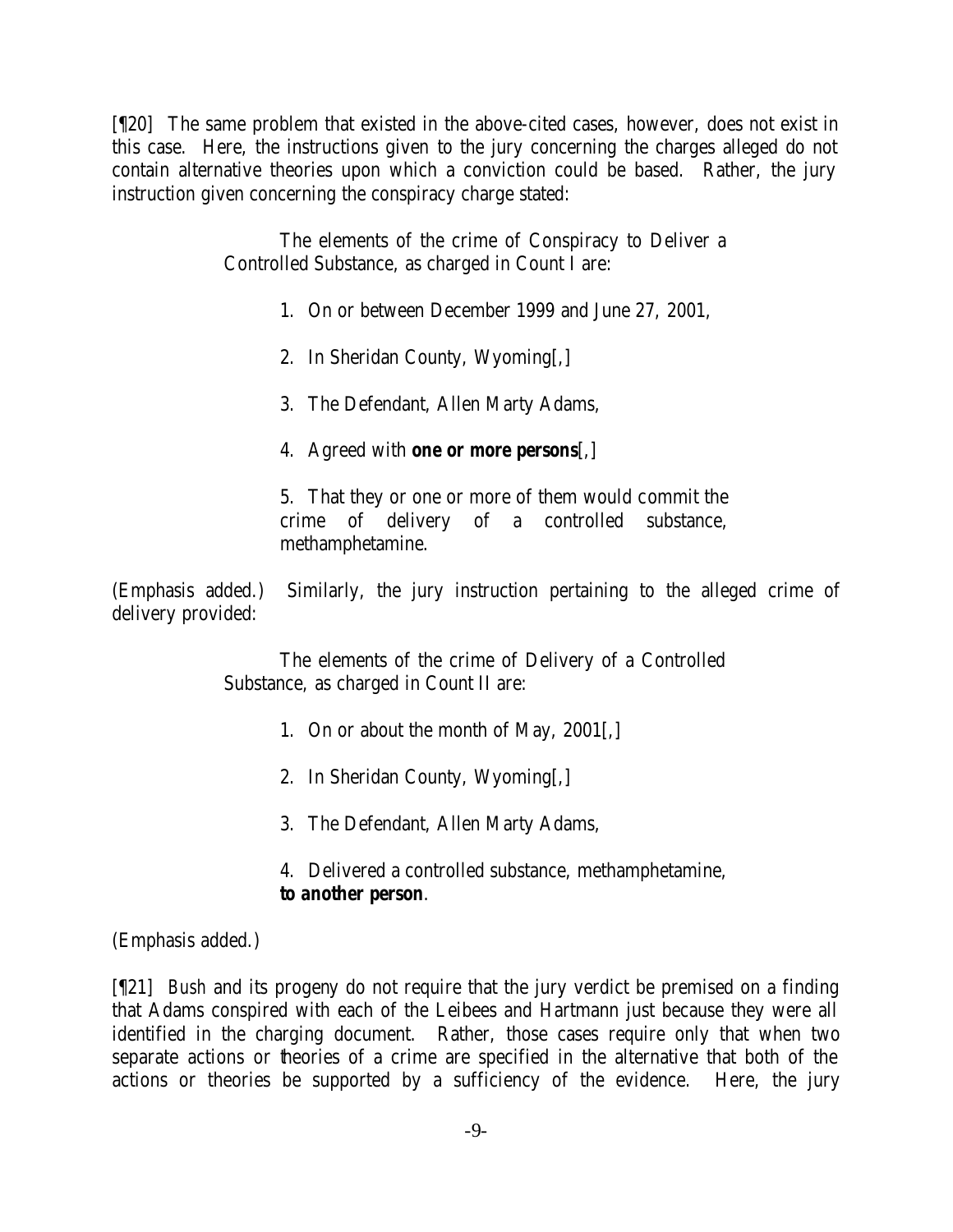instruction given required that the jury find that Adams conspired with "another person." In any event, there was sufficient evidence presented at trial that Adams conspired with each of the Leibees and Hartmann.

[¶22] Likewise, *Bush* and subsequent cases do not mandate that Adams' delivery conviction be reversed based on his speculation regarding the basis for the verdict rendered. Adams' delivery conviction is sustainable so long as sufficient evidence was presented that he delivered methamphetamine "to another" in May of 2001. In this instance, the record evidences that the delivery charge surrounded Adams' delivery of methamphetamine to Benjamin. Therefore, it is unlikely that the jury's verdict was based on the jury's finding that Adams delivered methamphetamine to Neuman as Adams argues.

## *Jury Instructions*

l

[¶23] Adams argues that the district court failed to properly instruct the jury on Wyoming law regarding accomplice/co-conspirator testimony. He asserts that error occurred when no instructions were given to the jury to inform it that a conspiracy cannot be proved solely by the testimony of a co-conspirator. Adams also contends that the jury must be instructed that accomplice/co-conspirator testimony must be viewed with caution and supported by corroborating evidence and that the witnesses constituting accomplices/co-conspirators of Adams must be identified for the jury. Because defense counsel did not offer any such instructions or object to the proposed instructions, we review Adams' claims under the plain error standard.

[¶24] As stated previously, a conviction may be had upon the uncorroborated testimony of an accomplice if it is convincing and credible. In-court testimony of a co-conspirator is sufficient to sustain a conspiracy conviction. Given the status of the law concerning both accomplice testimony and the "in-court" testimony of co-conspirators, identification of the trial witnesses that were characterized as either accomplices or co-conspirators would serve no purpose. Therefore, the district court did not violate a clear and unequivocal rule of law by not instructing the jury in such a manner nor is Adams able to show that he was prejudiced. Adams, accordingly, has not established plain error in that regard. *See Vlahos v. State*, at ¶¶42-45.<sup>3</sup>

<sup>&</sup>lt;sup>3</sup> The district court did instruct the jury with respect to its evaluation of the general credibility of witnesses and the degree of weight the jury could give such testimony based upon the jury's own independent evaluation of such testimony including truthfulness, bias, prejudice, and motive, along with each juror's knowledge, observations, and experiences in the affairs of life.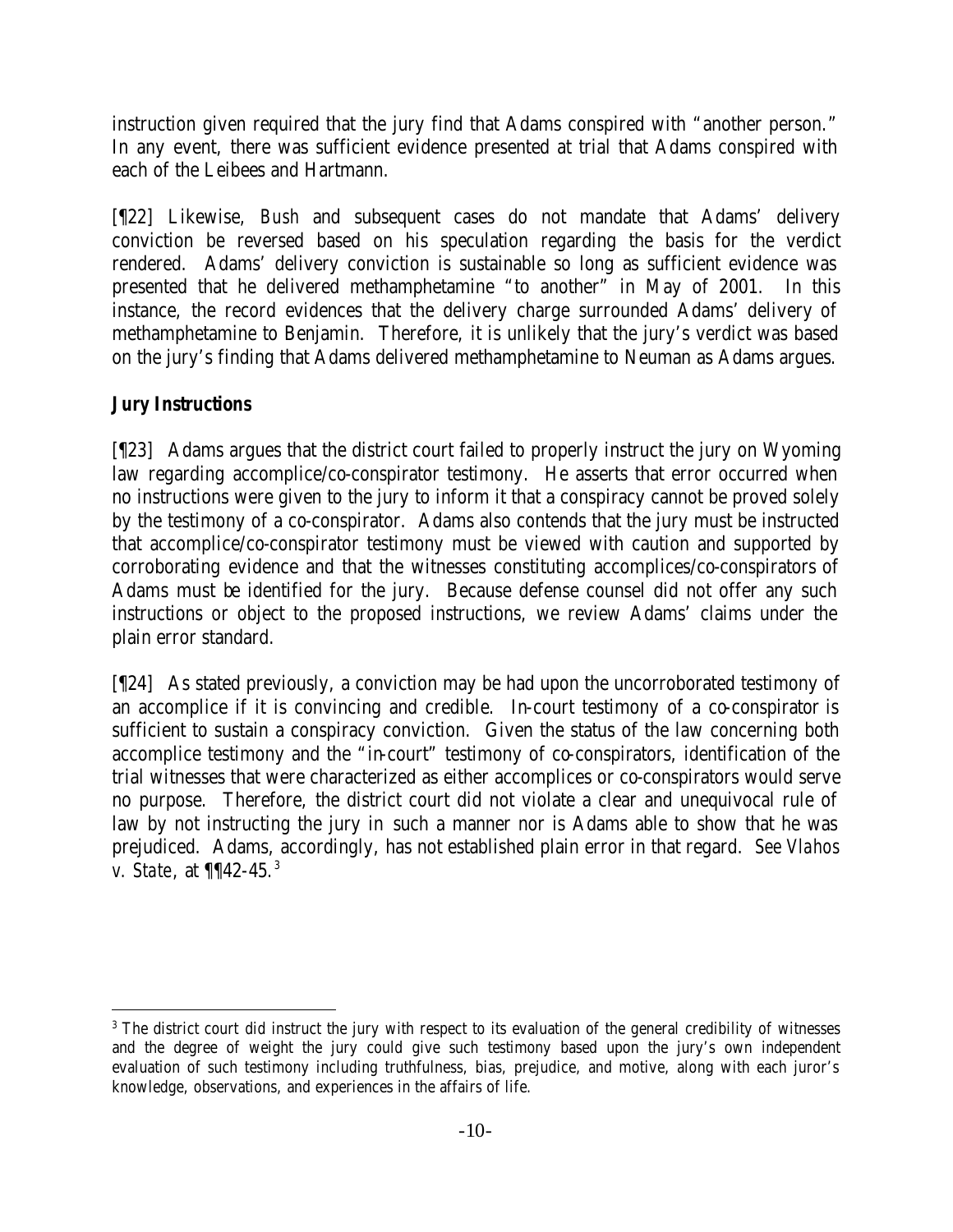### *Ineffective Assistance of Counsel*

[¶25] Adams further contends that his defense counsel was ineffective for failing to request that the district court instruct the jury concerning accomplice/co-conspirator testimony. As noted above, the law does not require corroborating evidence of accomplice testimony or in-court co-conspirator testimony. Hence, Adams' claim of ineffective assistance of counsel is unpersuasive. *See Vlahos*, at ¶48.

### *Statements of the Prosecution*

[¶26] Finally, Adams asserts the prosecution committed plain error when it elicited testimony and thereafter inferred in closing argument that the Leibees and Hartmann had been convicted of offenses arising out of the same circumstances for which Adams had been charged. Thus Adams claims that the State improperly suggested that the jury could infer that Adams was guilty of the crimes alleged against him because an accomplice/coconspirator of his was guilty. In support of this contention, Adams cites the case of *Kwallek v. State*, 596 P.2d 1372 (Wyo. 1979) and subsequent cases addressing the same subject.

[¶27] In *Urrutia v. State*, 924 P.2d at 969, we recognized:

Appellant relies upon *Kwallek v. State*, 596 P.2d 1372 (Wyo. 1979), in making his argument that admitting his coconspirators' testimony was a prejudicial error which mandates a reversal. In that case, this Court ruled that, "when two persons are indicted for separate offenses growing out of the same circumstances, the fact that one has pleaded guilty is inadmissible against the other." 596 P.2d at 1375. "[E]vidence of a witness' guilt for an offense which arose out of a circumstance leading to the defendant's trial implies that the defendant is also guilty. Such an implication violates a defendant's right to have a trial on its own merits." *Wells v. State*, 846 P.2d 589, 595 (Wyo. 1992), *denial of habeas corpus aff'd sub. nom. Wells v. Shillinger*, 37 F.3d 1510 (10<sup>th</sup>) Cir. 1994). *See also Porth v. State*, 868 P.2d 236 (Wyo. 1994); *Grable v. State*, 601 P.2d 1001 (Wyo. 1979). The defendant in *Kwallek* presented appropriate and timely objections to the testimony which was given about his coconspirator's guilty plea. 596 P.2d at 1376. The Court determined that the trial court's admission of the guilty plea evidence amounted to a prejudicial error. *Id.*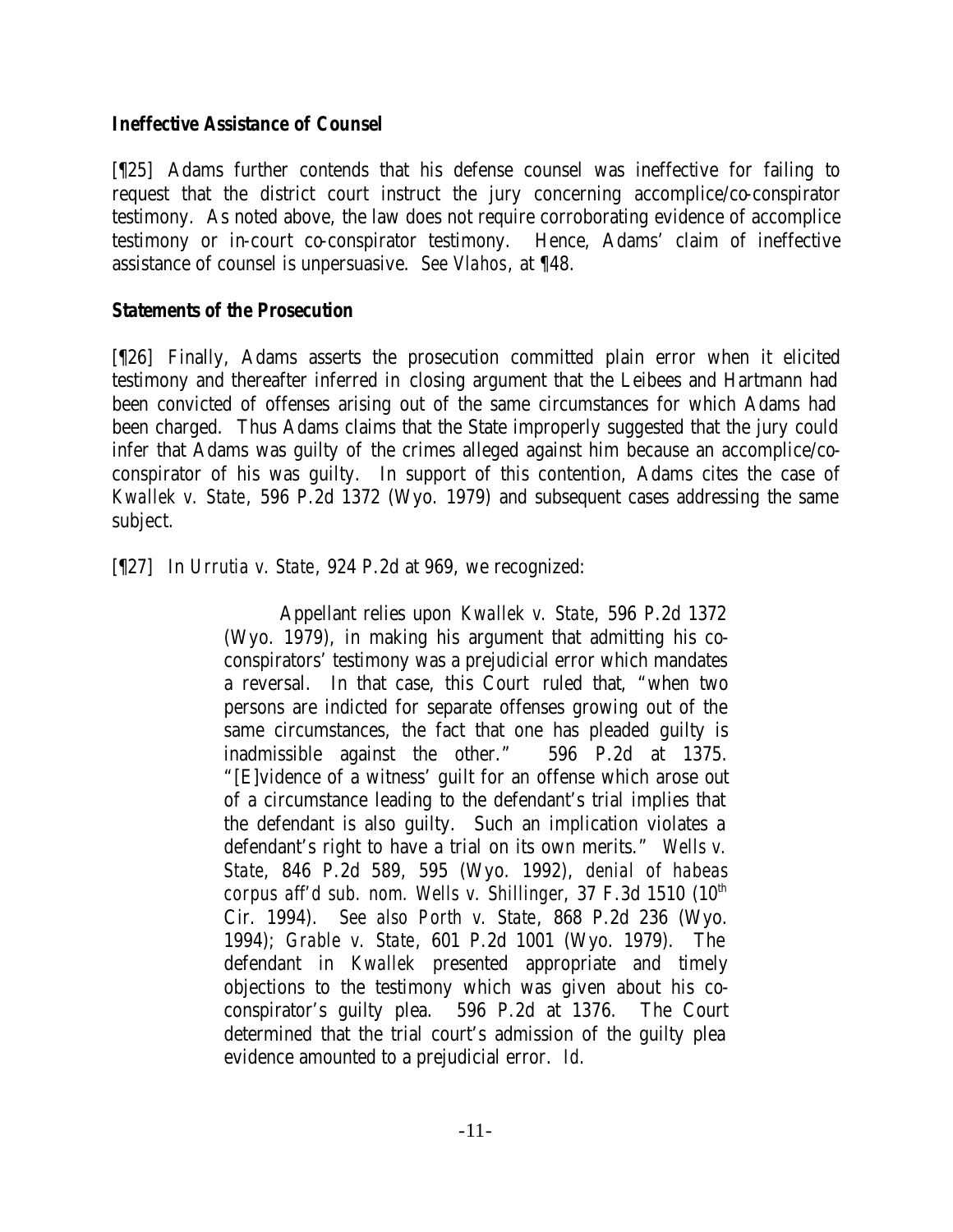[¶28] In this case, as was the case in *Urrutia*, Adams did not object to the statements by the prosecutor that he now claims were made in error. Applying a plain error analysis, review of the record reveals that Benjamin testified that he had been convicted of delivering marijuana after authorities conducted a controlled buy at his residence. Similarly, both Brooke and Hartmann testified that they had been convicted of delivering controlled substances. Brooke stated that she was convicted of delivering both marijuana and methamphetamine, while Hartmann testified she was convicted of delivering methamphetamine. The prosecutor then made comments concerning these circumstances during closing argument. Specifically, the prosecutor stated:

> What makes sense? I'm going to ask you to use your common sense. I mean if what he's [Adam's] telling you is true, that everybody else is lying, then why would everybody else lie? The ones that are in jail, the ones that have been convicted said, I did something. I did it. Who did you do it with? Marty. Why would they do that?

. . .

l

And I talked a little bit in jury selection about my witnesses being drug dealers, drug users. . . . I hope you don't hold it against the State that some of my star witnesses are people that came in here in handcuffs. People that deal drugs, buy drugs are criminals. They are criminals. They are in jail. They are criminals. They are convicted felons. And Marty Adams was involved in it, and he is right along with them.

Therefore, it is clear that the first prong of the plain error test was satisfied. In addition, a clear and unequivocal rule of law was violated as *Kwallek* and its progeny dictate.

[¶29] However, Adams has not shown that he suffered material prejudice as a result of the statements made by the prosecutor. In applying the factors set forth in *Mazurek v. State*, 10 P.3d 531, 539 (Wyo. 2000), we do not recognize that the prosecutor's remarks had any significant tendency to mislead the jury and prejudice the accused.<sup>4</sup> Further, the

<sup>4</sup> In *Mazurek*, at 539, this court, citing *United States v. Mitchell*, 1 F.3d 235, 241-42 (4th Cir. 1993), set forth several factors that must be considered in evaluating whether there was prejudicial plain error at the trial level. These factors are:

<sup>1)</sup> The degree to which the prosecutor's remarks have a tendency to mislead the jury and prejudice the accused;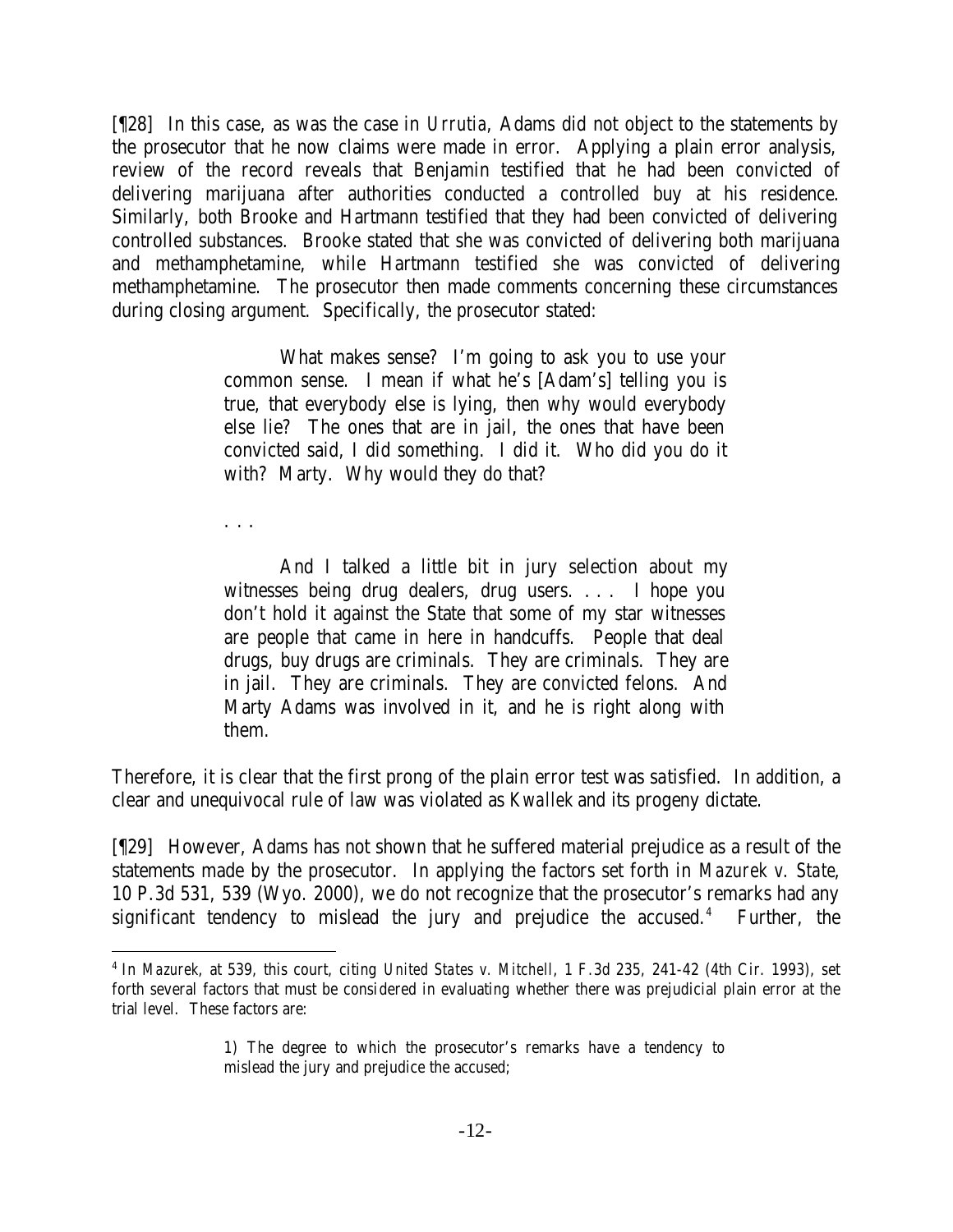prosecutor's remarks were not extensive. As we have already explained, substantial evidence existed for Adams' convictions. Additionally, we find that absent the remarks made by the prosecutor, the strength of the evidence used to establish Adams' guilt was substantial.

[¶30] We also recognize, as this court did in *Urrutia*, 924 P.2d at 970, that, because the jury's attention was not inordinately directed to the improper statements, this case is distinguishable from *Kwallek*. In *Kwallek*, the defendant was prejudiced, in part, because the trial court twice overruled the defendant's objections and the jury may have been improperly left with the intent of the judge by these rulings. Such did not occur in this case as no objections were made by Adams. *See also Black v. State*, at ¶¶44-45.

[¶31] Further, in this case the defense upon cross-examination questioned the Leibees about the circumstances surrounding their respective convictions in an effort to discredit their testimony. Indeed, Adams' trial strategy was to assert that it was the Leibees who sold methamphetamine and that Adams merely bought drugs from them for his own personal use. Adams further stated that he made trips to Sheridan primarily to see his girlfriend, Andrea Weber, a cousin of the Leibees, and to buy methamphetamine from the Leibees for his own personal use. In addition, Adams testified that he merely gave Benjamin a syringe in the bathroom in May of 2001 so that Benjamin could inject the methamphetamine that Benjamin had brought with him. Adams also claimed that he purchased the stereo speakers from Cherry for cash. Accordingly, it appears that the

l

- 5) The presence or absence of a limiting instruction;
- 6) Whether there was a proper purpose for introducing the conviction;
- 7) Whether the conviction was improperly emphasized;
- 8) Whether the conviction was used as substantive evidence of guilt;
- 9) Whether the error was invited by defense counsel;

10) Whether the failure to object could have been the result of tactical decisions; and

11) Whether, in light of all the evidence, the error was harmless.

<sup>2)</sup> Whether the remarks were isolated or extensive;

<sup>3)</sup> The strength of the competent proof to establish guilt, absent the remarks;

<sup>4)</sup> Whether the comments were deliberately placed before the jury to divert attention to extraneous matters;